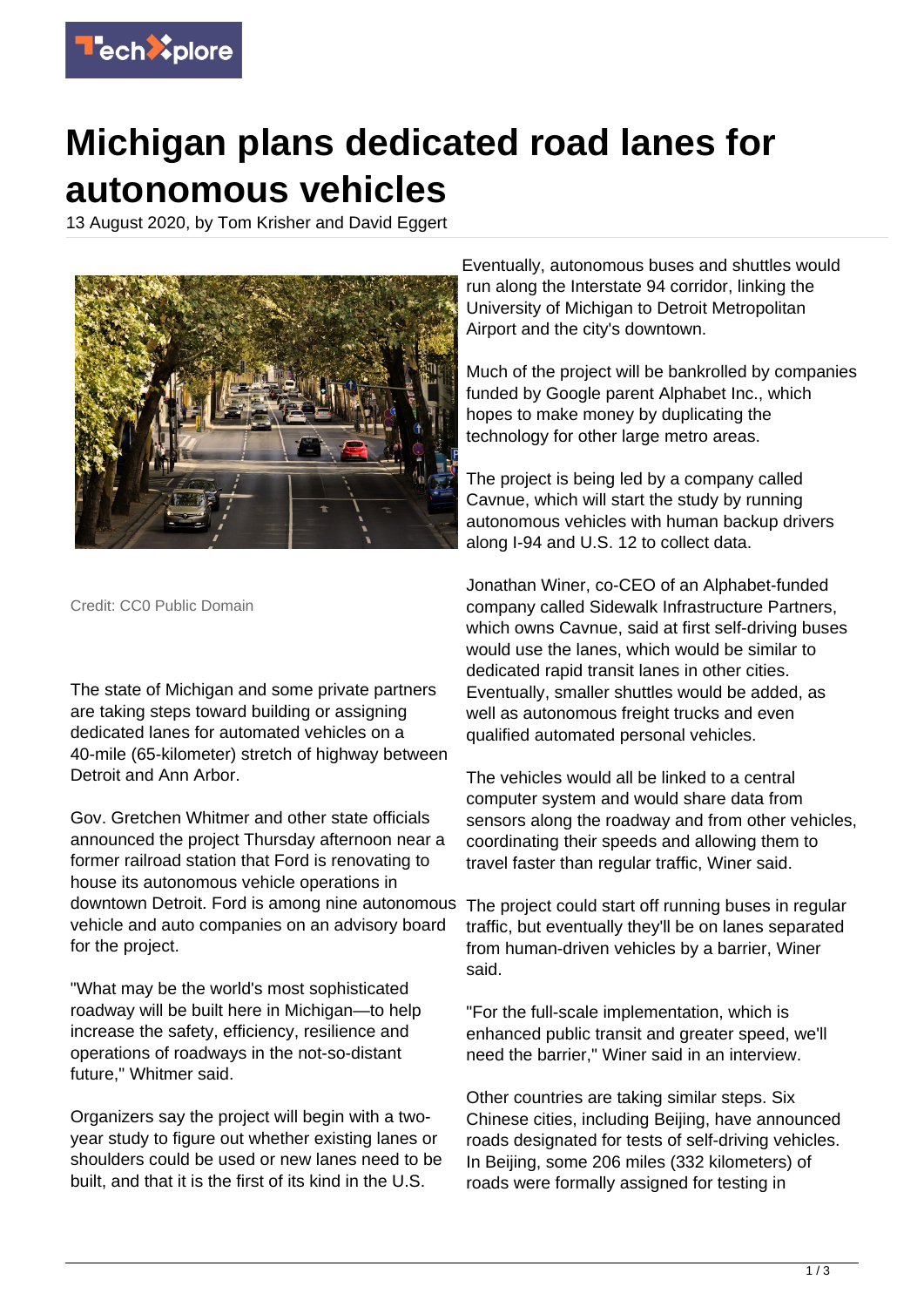

December.

Similar ventures have been proposed in the U.S., but Winer said the Michigan project would be a first. technology to other cities. It would be the startup's

"There's no place in the world more important for transportation's past, present and future than Detroit and Michigan," said Ford Executive Chairman Bill Ford. "Today's announcement is proof that we don't plan to cede that future to anyone else."

The lanes would be helpful for the current state of autonomous vehicles, which still cannot operate safely with human-driven vehicles under all traffic and weather conditions, said Bryant Walker Smith, a University of South Carolina law professor who studies vehicle automation.

But they also run contrary to another school of thought in the industry, that systems being tested are getting better and soon will be able to navigate roads with cars driven by humans, he said.

"The tension is one side is saying 'if we build it they will come,' and the other side is saying 'we're coming. Why are you building?'" Walker Smith said.

Tech and auto companies that favor running the vehicles with normal traffic seem to be winning, Walker Smith said, although that has eased as expectations for autonomous vehicles have become more realistic. The whole industry slowed down after an Uber autonomous testing vehicle ran down and killed a woman in Tempe, Arizona, in March of 2018.

"A lot of companies are not yet confident that their systems would be able to perform under a wide range of unpredictable conditions," he said.

"You probably need to have dedicated lanes," said Detroit Mayor Mike Duggan.

Vehicles and autonomous driving systems used by all companies would be able to use the lanes, provided they meet standards, Winer said. The lanes would be run by the Michigan Department of Transportation, he said.

The state picked Cavnue after putting out a request for proposals. Winer said it will finance the project with private money because it could sell the first project.

"We think there's a very, very large market here if this technology is effective," he said.

The company plans to build a prototype freeway lane at the American Center for Mobility, an autonomous vehicle testing area Ypsilanti, Michigan, he said, adding that the study will consider how to handle wildlife or humans entering the dedicated lanes.

© 2020 The Associated Press. All rights reserved. This material may not be published, broadcast, rewritten or redistributed without permission.